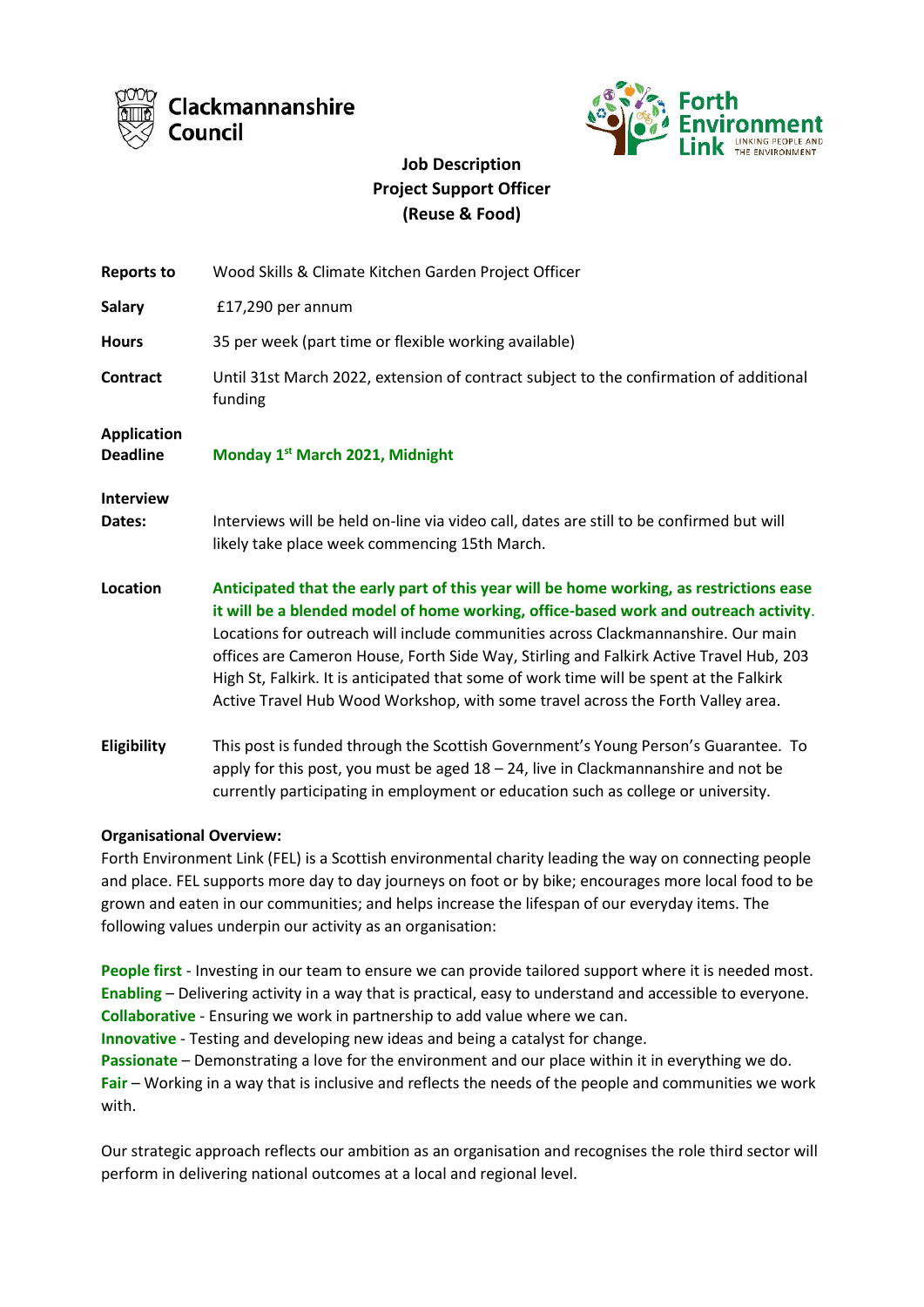FEL is partly funded by Scottish Government but is also required to generate additional revenue through grants, income generation and other fundraising activities.

# **Job Purpose**

To support the Reuse Project Officer in delivery of our Revive Wood Skills Programme and Climate Kitchen Garden project. Our Wood Skills Programme supports the reuse and upcycling of mainly second-hand wood into things like household furnishings, raised beds and outdoor furniture. The Climate Kitchen Garden project aims to support people to grow more of their food and get better access to local food. The Project Support Officer, will also be expected to help with wider FEL activity, including assisting in developing our work with Young People, to develop new services and ideas, as well as supporting our emerging youth board.

This role will provide experience and personal development within the following areas:

- Climate Change
- Youth Work
- Reuse and Repair
- Local Food
- Community engagement

# **Duties and Responsibilities**

- Participate in ongoing training opportunities both practical and otherwise within the wood reuse project and FEL as a whole
- Gain an understanding of the ethos and working practices of FEL and how it is applied in relation to working with other agencies and within the community
- Undertake to develop skills and experience with a view to applying them to the work of FEL
- Assist the Project Officer with delivery of parts of the programme with a view to increasing the responsibility of the support officer role
- Learn woodwork and reuse skills with regards to learning how to create pieces for sale or as part of contract work
- Learn woodwork and reuse skills with regards to supporting the needs of Young Learners as part of Skills Courses
- Learn how to create community garden spaces, grow food and cook food with view to supporting young people and communities to develop their own growing initiatives
- Learn how to manage workshop spaces, health and safety and risk assessments of working with tools and machinery
- Learn how to develop, deliver and evaluate learning workshops
- Assist the Project Officer with the delivery of seasonal initiatives with a view to increasing the responsibility of the support office role
- Assist the FEL team to develop their portfolio of services and projects for young people, in context to green recovery and improving skills of the future workforce
- Assist the FEL team in developing and supporting a new Youth Board for our organisation
- Assist FEL in their aspirations for the United Nations Climate Change Conference 2021 in Glasgow (COP26) and beyond
- Undertake to represent FEL in a professional manner when dealing with colleagues, outside agencies and the wider community
- Adhere to FEL policies and procedures, including health and safety
- Carry out any duties that may be reasonably required in light of the role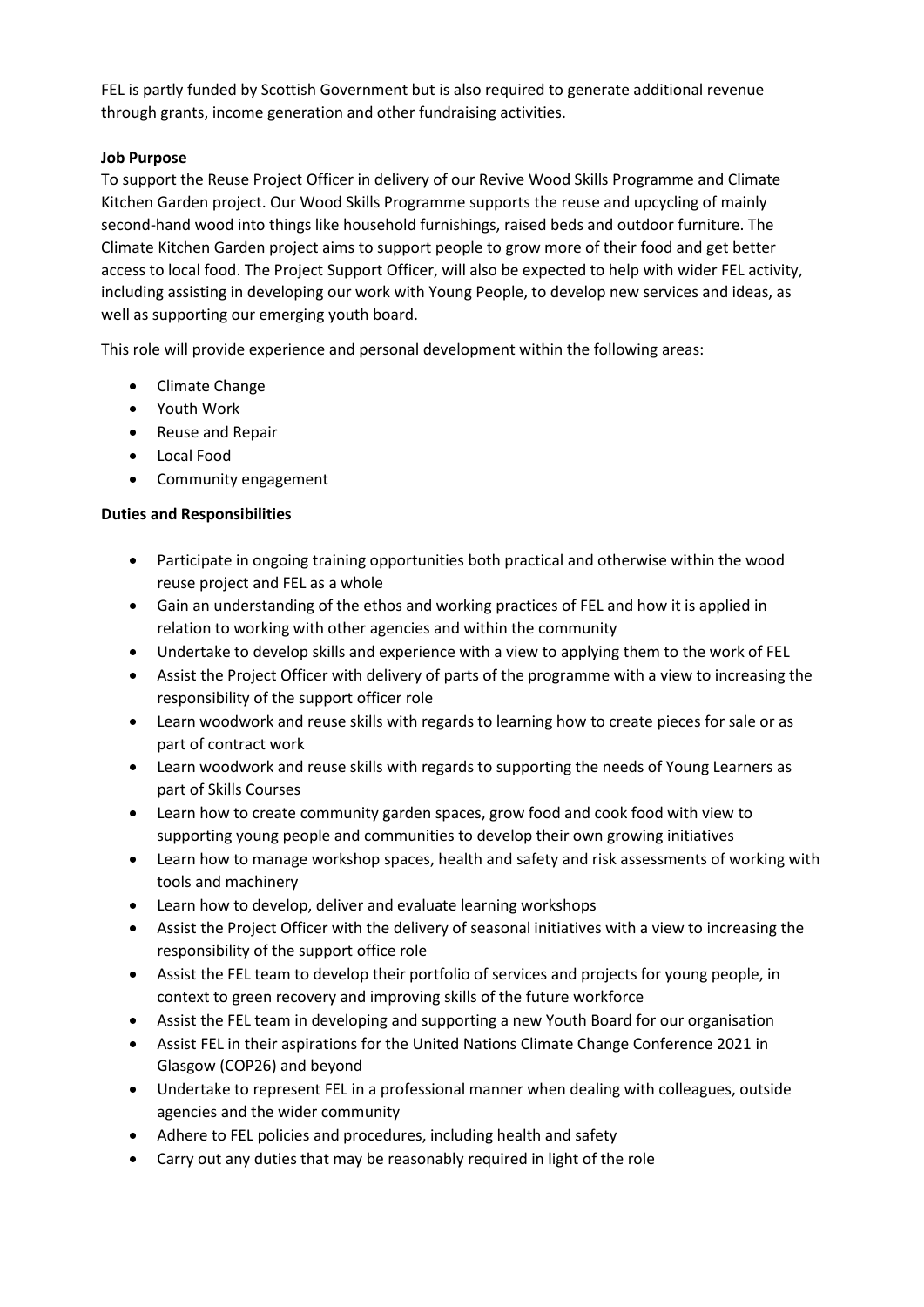#### **QUALIFICATIONS**

• No specific qualifications are required, however, we would welcome applications from those who have completed college, university or apprenticeship courses

# **PERSONAL ATTRIBUTES**

- Keen to learn about repair and reuse and community food growing
- Enthusiasm and commitment
- Problem solver with a hands-on approach
- Flexibility
- Energetic and proactive
- Attention to Detail

#### **KNOWLEDGE AND SKILLS**

**Essential** – the following are essential requirements:

- Good verbal and written communication and interpersonal skills
- Good organisational skills
- Good computer skills
- Can work independently and as part of a small team
- Can get work tasks done in good time
- Good customer service

**Desirable** – the following are not essential requirements but would be an advantage:

- An interest in Climate Change and environmental issues
- Experience of volunteering or self-led development
- Experience or interest of woodwork or growing food
- Formal or informal working with groups
- Experience of dealing with customers
- Skills in social media including knowledge of relevant apps